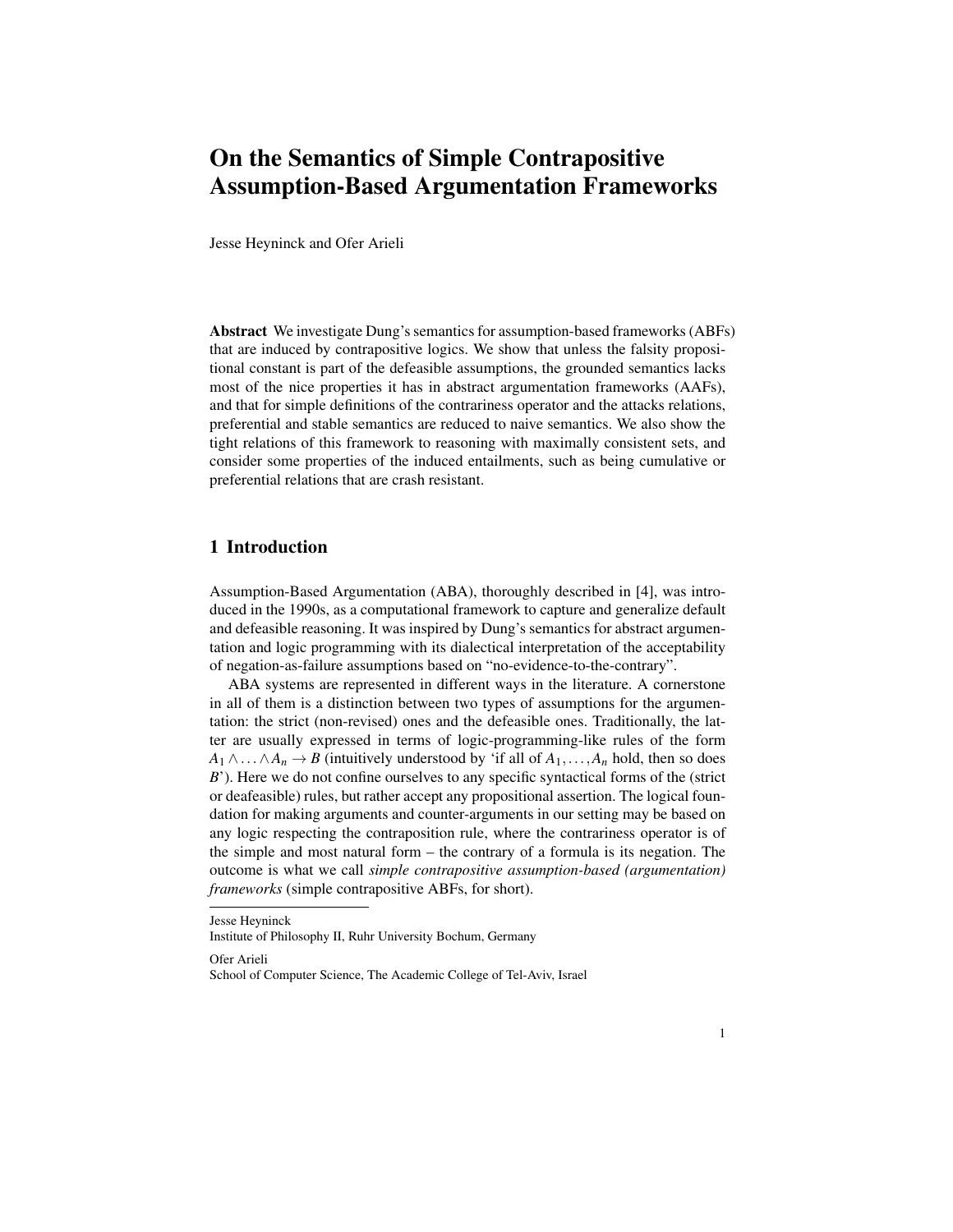In this work we investigate the main Dung-style semantics [9] of simple contrapositive ABFs. Among others, we show that as in the case of abstract argumentation frameworks (AAFs), these kinds of semantics for ABFs are tightly related to reasoning with maximal consistency [11]. Moreover, the entailment relations induced by these semantics are preferential in the sense of Kraus, Lehmann, and Magidor (KLM) [10], and satisfy some properties, like non-interference, showing their adequacy to reasoning with inconsistent data. On the negative side we show that unless the framework satisfies some conditions its grounded semantics may loose many of its desirable properties and that at least for the standard form of attack and simple definitions of the contrariness operator, the main semantics reduce to the naive semantics (a phenomenon that is known already for some specific AAF's [1]).

## 2 Simple Contrapositive ABFs

We shall denote by  $\mathscr L$  an arbitrary propositional language. Atomic formulas in  $\mathscr L$ are denoted by  $p, q, r$ , compound formulas are denoted by  $\psi, \phi, \sigma$ , and sets of formulas in  $\mathscr L$  are denoted by  $\Gamma$ ,  $\Delta$ . The powerset of  $\mathscr L$  is denoted by  $\mathscr D(\mathscr L)$ .

**Definition 1.** A (propositional) *logic* for a language  $\mathscr{L}$  is a pair  $\mathfrak{L} = \langle \mathscr{L}, \vdash \rangle$ , where  $\vdash$  is a (Tarskian) consequence relation for  $\mathscr L$ , that is, a binary relation between sets of formulas and formulas in  $\mathscr{L}$ , satisfying the following conditions:

Reflexivity: if  $\psi \in \Gamma$  then  $\Gamma \vdash \psi$ . Monotonicity: if  $\Gamma \vdash \psi$  and  $\Gamma \subseteq \Gamma'$ , then  $\Gamma' \vdash \psi$ . Transitivity: if  $\Gamma \vdash \psi$  and  $\Gamma', \psi \vdash \phi$  then  $\Gamma, \Gamma' \vdash \phi$ .

The  $\vdash$ -transitive closure of a set  $\Gamma$  of  $\mathscr L$ -formulas is  $Cn_{\vdash}(\Gamma) = {\psi | \Gamma \vdash \psi}.$ When  $\vdash$  is clear from the context, we will sometimes just write  $Cn(\Gamma)$ .

**Definition 2.** We shall assume that the language  $\mathscr L$  contains at least the following connectives:

a  $\vdash$ *-negation*  $\neg$ , satisfying:  $p \nvdash \neg p$  and  $\neg p \nvdash p$  (for every atomic *p*) a  $\vdash$ -*conjunction*  $\land$ , satisfying:  $\Gamma \vdash \psi \land \phi$  iff  $\Gamma \vdash \psi$  and  $\Gamma \vdash \phi$ a  $\vdash$ *-disjunction*  $\vee$ , satisfying:  $\Gamma$ ,  $\phi \vee \psi \vdash \sigma$  iff  $\Gamma$ ,  $\phi \vdash \sigma$  and  $\Gamma$ ,  $\psi \vdash \sigma$ a  $\vdash$ *-implication*  $\supset$ , satisfying:  $\Gamma$ ,  $\phi \vdash \psi$  iff  $\Gamma \vdash \phi \supset \psi$ . an  $\vdash$ *-falsity* F, satisfying: F  $\vdash \psi$  for every formula  $\psi$ .

For a finite set of formulas  $\Gamma$  we denote by  $\wedge \Gamma$  (respectively, by  $\vee \Gamma$ ), the conjunction (respectively, the disjunction) of all the formulas in  $\Gamma$ . We shall say that  $\Gamma$ is  $\vdash$ -consistent if  $\Gamma \not\vdash F$ .

**Definition 3.** A logic  $\mathcal{L} = \langle \mathcal{L}, \vdash \rangle$  is *explosive*, if for  $\mathcal{L}$ -formula  $\psi$ , the set  $\{\psi, \neg \psi\}$ is  $\vdash$ -inconsistent.<sup>1</sup> We say that  $\mathfrak L$  is *contrapositive*, if for every  $\Gamma$  and  $\psi$  it holds that  $\Gamma \vdash \neg \psi$  iff either  $\psi = F$ , or for every  $\phi \in \Gamma$  we have that  $\Gamma \setminus \{\phi\}, \psi \vdash \neg \phi$ .

<sup>&</sup>lt;sup>1</sup> That is,  $\psi$ ,  $\neg \psi \vdash F$ . In explosive logics every formula follows from inconsistent assertions.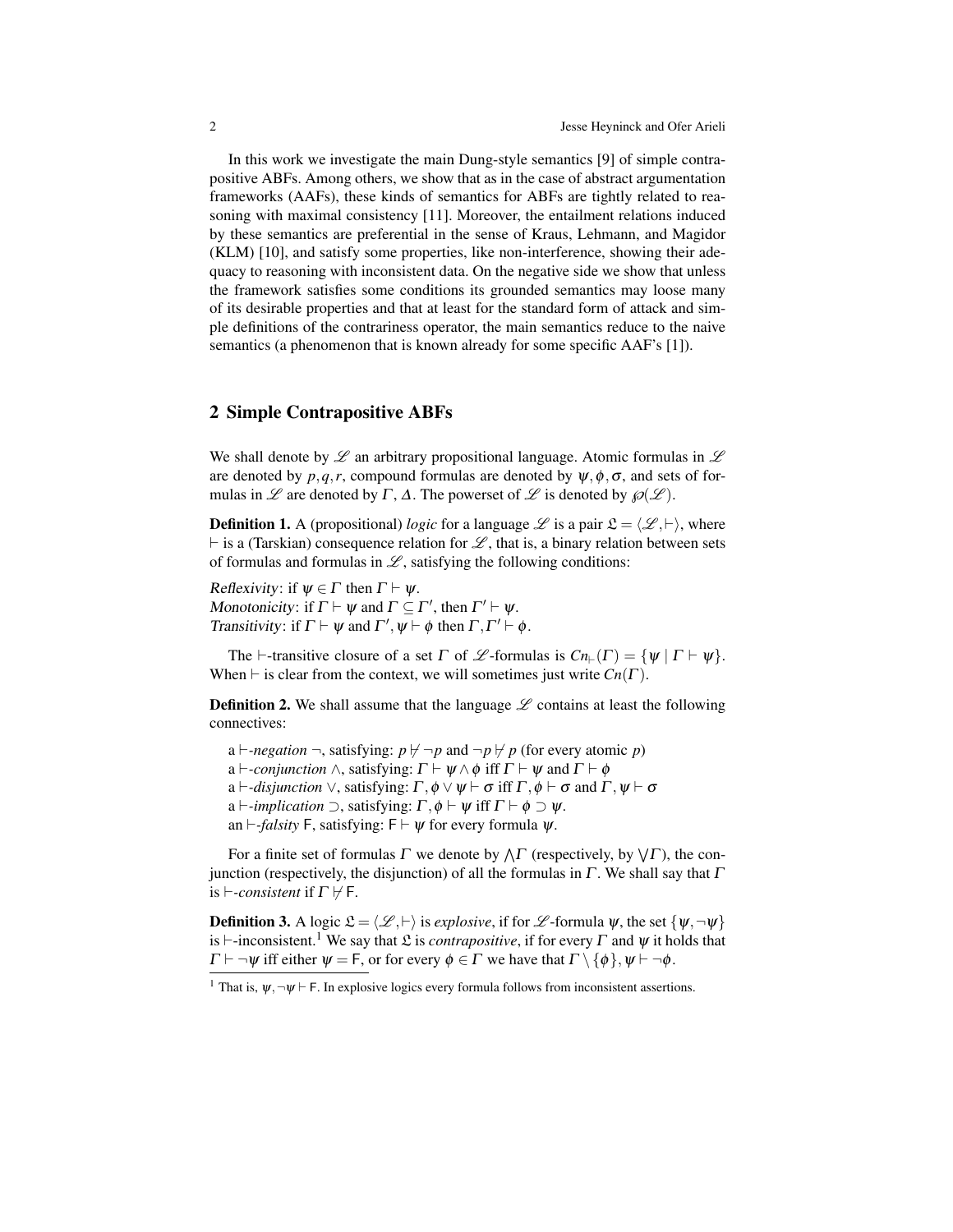*Example 1.* Perhaps the most notable example of a logic which is both explosive and contrapositive, is classical logic, CL. Intuitionistic logic, the central logic in the family of constructive logics, and normal modal logics are other examples of a well-known formalism having these properties.

We are now ready to define assumption-based argumentation frameworks (ABFs). The next definition is a generalization of the definition from [4].

**Definition 4.** An *assumption-based framework* is a tuple  $ABF = \langle \mathcal{L}, \Gamma, Ab, \sim \rangle$  where:

- $\mathfrak{L} = \langle \mathcal{L}, \vdash \rangle$  is a propositional Tarskian logic
- Γ (the *strict assumptions*) and *Ab* (the *candidate/defeasible assumptions*) are distinct (countable) sets of  $\mathscr L$ -formulas, where the former is assumed to be  $\vdash$ consistent and the latter is assumed to be nonempty.
- $\sim$ : *Ab* →  $\wp(\mathscr{L})$  is a contrariness operator, assigning a finite set of  $\mathscr{L}$ -formulas to every defeasible assumption in *Ab*, such that for every  $\psi \in Ab \setminus {\{F\}}$  it holds that  $\psi \not\vdash \wedge \sim \psi$  and  $\wedge \sim \psi \not\vdash \psi$ .

*Note 1.* Unlike the setting of [4], an ABF may be based on *any* Tarskian logic  $\mathfrak{L}$ . Also, the strict as well as the candidate assumptions are formulas that may not be just atomic. Concerning the contrariness operator, note that it is not a connective of  $\mathscr{L}$ , as it is restricted only to the candidate assumptions.

Defeasible assertions in an ABF may be attacked in the presence of a counter defeasible information. This is described in the next definition.

**Definition 5.** Let  $ABF = \langle \mathcal{L}, \Gamma, Ab, \sim \rangle$  be an assumption-based framework,  $\Delta, \Theta \subseteq$ *Ab*, and  $\psi \in Ab$ . We say that  $\Delta$  *attacks*  $\psi$  iff  $\Gamma$ ,  $\Delta \vdash \phi$  for some  $\phi \in \sim \psi$ . Accordingly,  $\Delta$  attacks  $\Theta$  if  $\Delta$  attacks some  $\psi \in \Theta$ .

The last definition gives rise to the following adaptation to ABFs of the usual Dung-style semantics [9] for abstract argumentation frameworks.

**Definition 6.** ([4]) Let  $ABF = \langle \mathcal{L}, \Gamma, Ab, \sim \rangle$  be an assumption-based framework, and let  $\Delta$  be a set of formulas. Below, maximum and minimum are taken with respect to set inclusion. We say that:

- $\Delta$  is *closed* (in **ABF**) if  $\Delta = Ab \cap Cn_{\vdash}(\Gamma \cup \Delta)$ .
- $\Delta$  is *conflict-free* (in **ABF**) iff there is no  $\Delta' \subseteq \Delta$  that attacks some  $\psi \in \Delta$ .
- ∆ is *naive* (in ABF) iff it is closed and maximally conflict-free.
- $\Delta$  *defends* (in **ABF**) a set  $\Delta' \subseteq Ab$  iff for every closed set  $\Theta$  that attacks  $\Delta'$  there is  $\Delta'' \subseteq \Delta$  that attacks  $\Theta$ .
- $\Delta$  is *admissible* (in **ABF**) iff it is closed, conflict-free, and defends every  $\Delta' \subseteq \Delta$ .
- $\Delta$  is *complete* (in ABF) iff it is admissible and contains every  $\Delta' \subseteq Ab$  that it defends.
- ∆ is *grounded* (in ABF) iff it is minimally complete.
- ∆ is *preferred* (in ABF) iff it is maximally admissible.
- $\Delta$  is *stable* (in **ABF**) iff it is closed, conflict-free, and attacks every  $\psi \in Ab \setminus \Delta$ .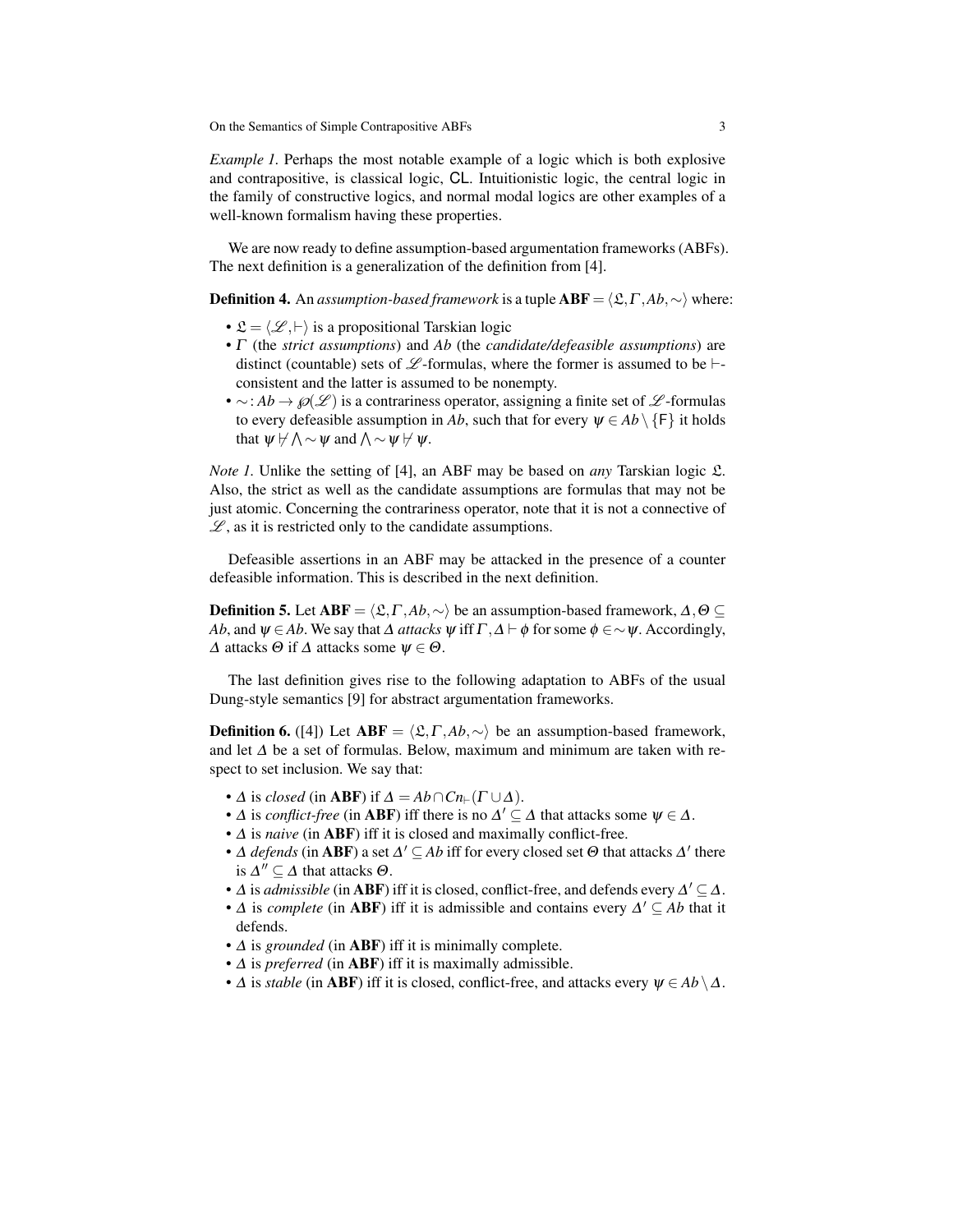*Note 2.* According to Definition 6, extensions of an ABF are required to be closed. This is a standard requirement for ABFs (see, e.g., [4, 8, 13]), aimed at assuring the closure postulate, thus we impose it here as well, although most of the other frameworks for structured argumentation do not demand this condition. The investigation of the ABFs without this requirement is left for future work.

The set of naive (respectively, preferred, stable) extensions of ABF is denoted Naive( $ABF$ ) (respectively,  $Pr(ABF)$ ,  $Stb(ABF)$ ). The singleton of the grounded extension of  $ABF$  is denoted  $Grd(ABF)$ . We shall denote  $Sem(ABF)$  any of the above-mentioned sets. now, the entailment relations that are induced from an ABF (with respect to a certain semantics) are now defined as follows:

**Definition 7.** Given an assumption-based framework  $ABF = \langle \mathfrak{L}, \Gamma, Ab, \sim \rangle$ . For Sem ∈ {Grd, Prf, Stb}, we denote:

- $ABF \sim_{Sem}^{\cap} \psi$  iff  $\Gamma, \Delta \vdash \psi$  for every  $\Delta \in Sem(ABF)$ .
- ABF $\vert \sim_{\mathsf{Sem}}^{\cup} \psi$  iff  $\Gamma, \Delta \vdash \psi$  for some  $\Delta \in \mathsf{Sem}(\mathbf{ABF})$ .

*Note 3.* Unlike standard consequence relations (Definition 1), which are relations between sets of formulas and formulas, the entailments in Definition 7 are relations between ABFs and formulas. This will not cause any confusion in what follows.

In what follows we shall investigate the semantics and entailment relations induced by the following common family of ABFs according to Definitions 6 and 7.

Definition 8. A *simple contrapositive* ABF is an assumption-based framework ABF =  $\langle \mathfrak{L}, \Gamma, Ab, \sim \rangle$ , where  $\mathfrak{L}$  is an explosive and contrapositive logic, and  $\sim \psi = \{\neg \psi\}.$ 

### 3 Preferential and Stable Semantics

We start by examining the preferred and the stable semantics of ABFs. First, we show that in simple contrapositive ABFs stable and preferential semantics actually coincide with naive semantics.

**Proposition 1.** *Let*  $ABF = \langle \mathfrak{L}, \Gamma, Ab, \sim \rangle$  *be a simple contrapositive ABF. Then*  $\Delta \subset$ *Ab is naive in* ABF *iff it is a stable extension of* ABF*, iff it is a preferred extension of* ABF*.*

*Proof.* We show that every naive  $\Delta \subseteq Ab$  is a stable extension of **ABF**, leaving the other (simpler) cases to the reader.

Let  $\Delta \subseteq Ab$  be a naive extension of **ABF** and suppose for a contradiction that it is not stable. Since  $\Delta$  is naive, it is closed, and since it is not stable, there is some  $\Psi \in Ab \setminus \Delta$  that is not attacked by  $\Delta$ , that is:  $\Gamma, \Delta \not\vdash \neg \Psi$ . Now,  $\Psi \not\in \Delta$  means that either  $\Gamma \cup \Delta \cup \{\psi\}$  is not conflict-free or  $\Delta \cup \{\psi\}$  is not closed and  $Cn(\Gamma \cup$  $\Delta \cup \{\psi\} \cap Ab$  is not conflict-free. In both cases, this means that  $\Gamma, \Delta, \psi \vdash \neg \phi$  for some  $\phi \in \Delta \cup \{\psi\}$ . Suppose first that  $\phi = \psi$ . Then  $\Gamma, \Delta, \psi \vdash \neg \psi$ , and since  $\mathfrak{L}$ is contrapositive, for every  $\sigma \in \Gamma \cup \Delta$ , we have  $(\Gamma \cup \Delta) \setminus {\{\sigma\}, \psi \vdash \neg \sigma^2}$  Again,

<sup>&</sup>lt;sup>2</sup> Note that  $\Gamma \cup \Delta$  is not empty, otherwise  $\psi \vdash \neg \psi$ , contradicting the condition on  $\sim$  in Definition 4.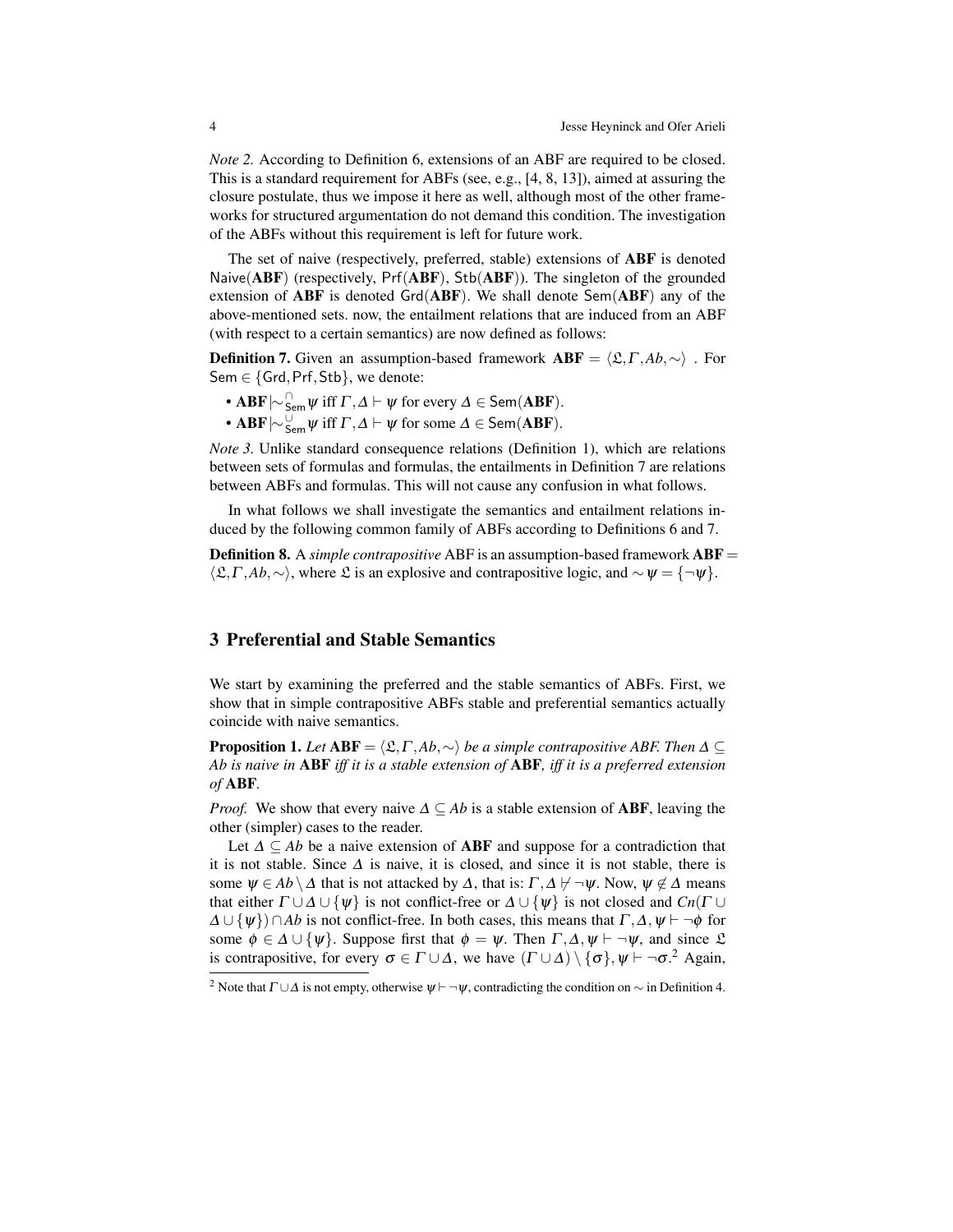by contraposition this implies that  $\Gamma, \Delta \vdash \neg \psi$ , a contradiction to the assumption. Suppose now that  $\phi \in \Delta$ . Then again since  $\mathfrak L$  is contrapositive,  $\Gamma, \Delta \vdash \neg \psi$ , again a contradiction to the assumption.  $\square$ 

Next we show the relation to reasoning with maximal consistent subsets.

**Definition 9.** Let  $ABF = \langle \mathfrak{L}, \Gamma, Ab, \sim \rangle$ . A set  $\Delta \subseteq Ab$  is *maximally consistent* in **ABF**, if (a)  $\Gamma$ ,  $\Delta$   $\nvdash$  F and (b)  $\Gamma$ ,  $\Delta'$   $\vdash$  F for every  $\Delta \subsetneq \Delta' \subseteq Ab$ . The set of the maximally consistent sets in ABF is denoted MCS(ABF).

**Theorem 1.** *Let*  $ABF = \langle \mathcal{L}, \Gamma, Ab, \sim \rangle$  *be a simple contrapositive assumption-based framework, and let* ∆ ⊆ *Ab. Then* ∆ *is a stable extension of* ABF*, iff it is a preferred extension of* ABF*, iff it is naive in* ABF*, iff it is an element in* MCS(ABF)*.*

*Proof.* Follows from Proposition 1 and the next lemma.

**Lemma 1.** *Let*  $ABF = \langle \mathcal{L}, \Gamma, Ab, \sim \rangle$  *be a simple contrapositive assumption-based framework. Then*  $\Delta \subseteq Ab$  *is naive in* **ABF** *iff*  $\Delta \in \text{MCS}(\text{ABF})$ *.* 

*Proof.*  $[\Rightarrow]$ : Suppose that  $\Delta \subseteq Ab$  is naive. Then  $\Gamma, \Delta \nvdash F$ , otherwise for every  $\psi \in \Delta$ it holds that  $\Gamma, \Delta \vdash \neg \psi$ , and so  $\Delta$  cannot be conflict-free. To see the maximality condition in Definition 9, suppose for a contradiction that there is some  $\Delta \subsetneq \Delta'$ such that  $\Gamma, \Delta' \nvdash F$ . Since  $\Delta$  is naive, either  $\Delta'$  is not conflict-free or  $\Delta'$  is not closed and  $Cn(\Delta' \cup \Gamma) \cap Ab$  is not conflict-free. In both cases,  $\Gamma, \Delta' \vdash \neg \phi$  for some  $\phi \in \Delta'$ , contradiction to  $\Gamma$ ,  $\Delta'$   $\nvdash$  F (since  $\mathfrak L$  is explosive). Thus  $\Delta \in \mathsf{MCS}(\mathbf{ABF})$ .

[⇐]: Suppose now that ∆ ∈ MCS(ABF). Then ∆ is obviously conflict-free. Suppose for a contradiction that there is a superset  $\Delta \subsetneq \Delta'$  that is still conflict-free. Since  $\Delta$ is a maximal consistent set in **ABF**,  $\Gamma, \Delta' \vdash F$ . But then  $\Gamma, \Delta' \vdash \neg \phi$  for any  $\phi \in \Delta'$ , thus  $\Delta'$  cannot be conflict-free. Suppose now  $\Delta$  is not closed, i.e.  $\Delta \cup \Gamma \vdash \phi$  for some  $\phi \in Ab \setminus \Delta$ . Since  $\Delta \in \text{MCS}(ABF)$ ,  $\Gamma, \Delta, \phi \vdash F$  and consequently,  $\Gamma, \Delta \vdash \neg \phi$ . But since  $\Gamma, \Delta \vdash \phi$ , this contradicts  $\Gamma, \Delta \not\models \Gamma$  (since  $\mathfrak L$  is explosive).  $\Box$ 

*Note 4.* The assumption that  $\mathfrak L$  is explosive is essential for Lemma 1 (and so also for Theorem 1). To see this, consider a logic for which  $\phi, \neg \phi \nvdash F$  (e.g. Baten's CLuNs, Priest's 3-valued LP, or Dunn-Belnap's 4-valued logic). Then for  $ABF =$  $\langle \mathfrak{L}, \mathbf{0}, \{p, \neg p\}, \sim \rangle$  we have that MCS(ABF) = {{ $p, \neg p$ }}, yet { $p$ } attacks { $\neg p$ } and vice versa, i.e. the naive extensions are  $\{p\}$  and  $\{\neg p\}$ .

**Corollary 1.** *Let*  $ABF = \langle \mathcal{L}, \Gamma, Ab, \sim \rangle$  *be a simple contrapositive assumption-based framework. Then:*

- **ABF**  $\uparrow \sim$   $\bigcap_{P}$  *iff* **ABF**  $\uparrow \sim$   $\bigcap_{S}$  *i<sub>b</sub>*  $\psi$  *iff*  $\Delta$   $\vdash$   $\psi$  *for every*  $\Delta \in \text{MCS}(\text{ABF})$ *.*
- **ABF**  $\vert \sim \frac{U}{P}$ rf Ψ *iff* **ABF**  $\vert \sim \frac{U}{S}$ tb Ψ *iff*  $\Delta \vdash \psi$  *for some*  $\Delta \in \mathsf{MCS}(\mathbf{ABF})$ *.*

The collapsing of the preferred and stable semantics to naive semantics in simple contrapositive ABFs is not surprising. Similar results for specific AAFs are reported in [1]. Yet, as shown in [3], when more expressive languages, and/or attack relations, and/or entailment relations are involved, this phenomenon cease to hold.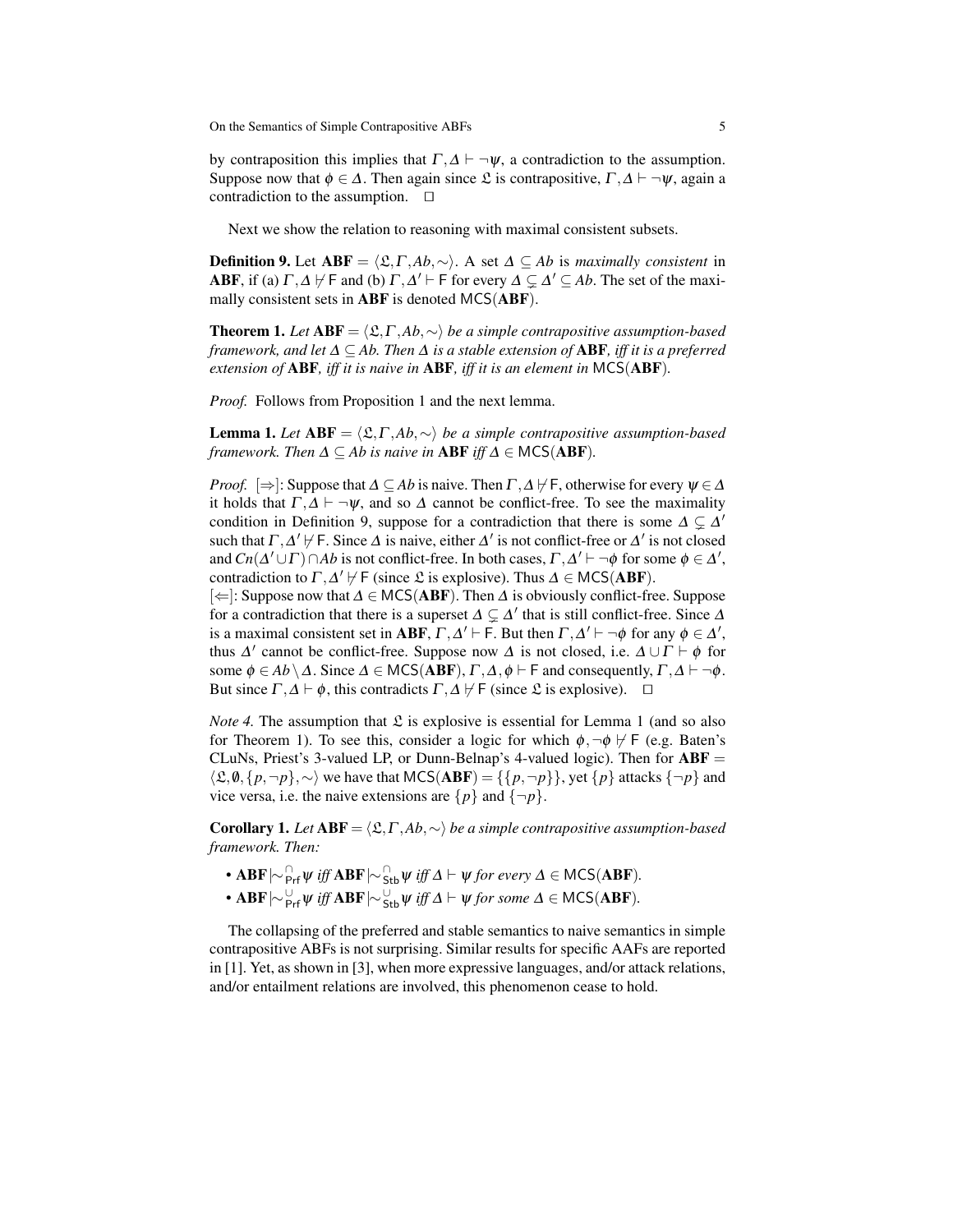### 4 The Grounded Semantics

We now turn to the grounded semantics for simple contrapositive ABFs. We start with the general case and then consider the case where  $F \in Ab$ .

### *4.1 Limitations of* Grd(ABF)

The grounded extension in *abstract* argumentation frameworks (AAFs) has many nice properties. For example, it is unique, always exists, and can be built up recursively starting from the set of unattacked arguments. The latter property stems from the following postulate, known as Dung's fundamental lemma (in short, DFL):

**DFL:** If  $\Delta$  is admissible<sup>3</sup> and defends  $\psi$ , then  $\Delta \cup {\psi}$  is also admissible.

In contrapositive ABFs (not even simple ones), none of the above properties of grounded extensions is guaranteed. For instance, to see that the DFL fails (and so the usual iterative process for constructing grounded extensions in AAFs may fail for ABFs), consider the following example:

*Example 2.* Let  $\mathfrak{L} = \mathsf{CL}, \Gamma = \{p \supset \neg s, s \supset \neg r, p \wedge r \supset t\}$ , and  $Ab = \{p, r, s, t\}$ . A fragment of the attack diagram (for singletons only) is shown in Figure 1.

$$
\{r\} \longleftrightarrow \{s\} \longleftrightarrow \{p\} \qquad \{t\}
$$

Fig. 1 An attack diagram for Example 2

Note that  $\{p\}$  is admissible and that  $\{p\}$  attacks  $\{s\}$ , which is the only attacker of  $\{r\}$ , thus  $\{p\}$  defends  $\{r\}$ . However,  $\{p,r\}$  is not closed and therefore it is not admissible (while  $\{p, r, t\}$  is admissible).

The next examples shows that  $\text{Grd}(\text{ABF}) \neq \bigcap \text{MCS}(\text{ABF})$ , thus an analogue of Theorem 1 does not hold for the grounded semantics

*Example 3.* Let  $\mathcal{L} = CL$ ,  $\Gamma = \emptyset$ , and  $Ab = \{p, \neg p, s\}$ . A corresponding attack diagram is shown in Figure 2. Note that the grounded set of assumptions is the emptyset, since there are no unattacked arguments. However,  $\bigcap {\sf MCS}({\bf ABF}) = \{s\}$ . The intuitive reason for this behavior is the inconsistent set  $\{p, \neg p, s\}$  contaminates the argumentation framework, thus keeping *s* out of the grounded set of assumptions.

The last example also demonstrates the problems of the grounded semantics in handling inconsistencies in ABA systems (cf. Item 4 above). Indeed, in the presence of an inconsistency the whole argumentation framework may be contaminated, blocking any informative output, such as the innocent bystander *s* in Example 3.

<sup>&</sup>lt;sup>3</sup> Recall that in abstract argumentation frameworks this does not mean that  $\Delta$  is closed.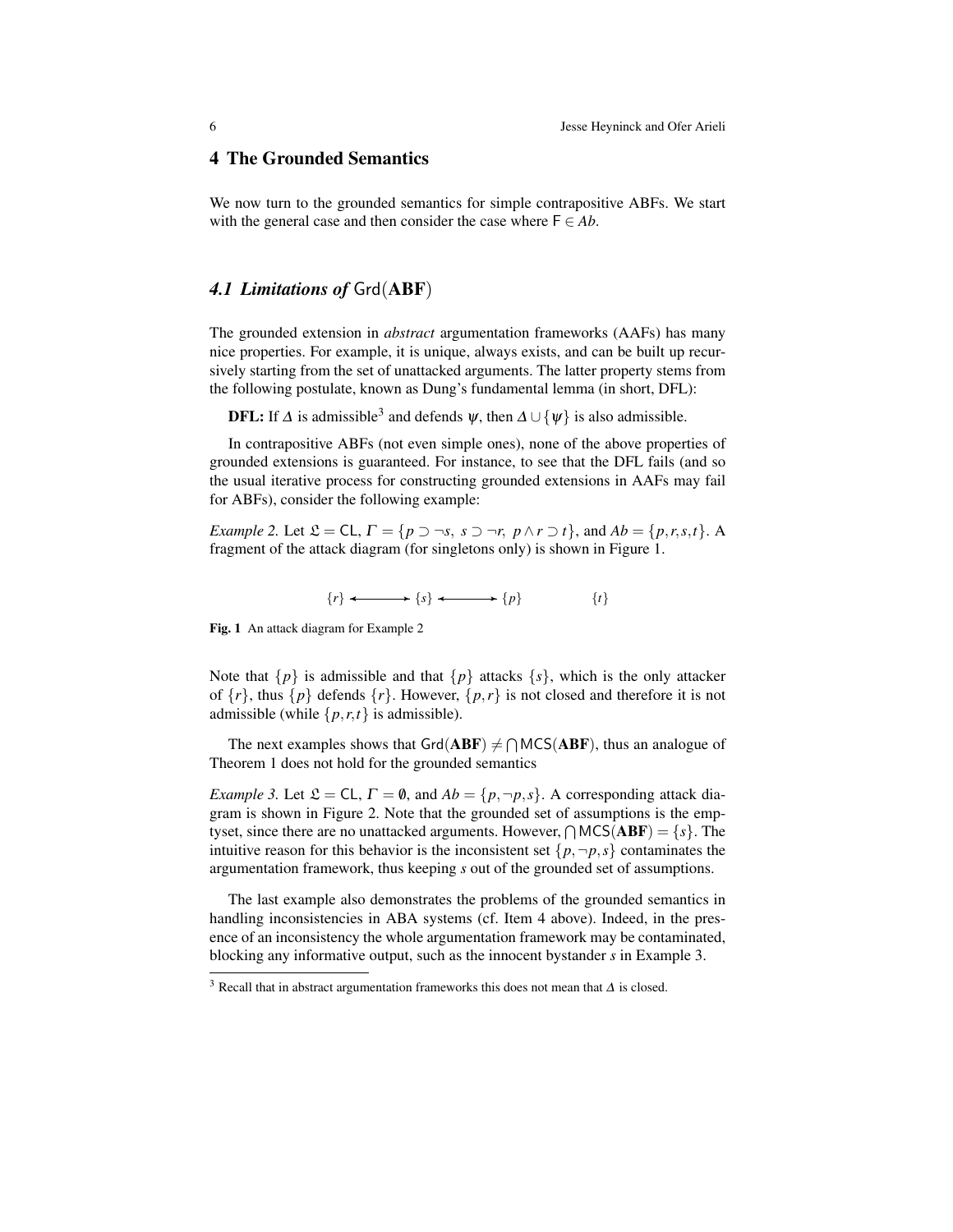On the Semantics of Simple Contrapositive ABFs 7



Fig. 2 An attack diagram for Example 3

Finally, we show that (unlike abstract argumentation) uniqueness is not guaranteed for grounded semantics.

*Example 4.* Let  $\mathfrak L$  be an explosive logic,  $Ab = \{p, \neg p, q\}$  and  $\Gamma = \{s, s \supset q\}$ . Note that the emptyset is not admissible, since it is not closed (indeed,  $\Gamma \vdash q$ ). Also,  $\{q\}$ is not admissible since  $\{p, \neg p\} \vdash \neg q$ . The two minimal complete extensions in this case are  $\{p,q\}$  and  $\{\neg p,q\}$ , thus there is no *unique* grounded extension.

## *4.2 A More Plausible Case*

Most of the shortcomings of the grounded semantics can be lifted by requiring that F ∈ *Ab*. Let's first look at how the addition of F to *Ab* would change Example 3.

*Example 5 (Example 3 continued).* Consider the same ABF as of Example 3, except that now F is added to Ab. Note that  $\{p, \neg p\} \vdash F$  and consequently  $\{p, \neg p\}$  is not closed, whereas  $\{p, \neg p, s, \mathsf{F}\}\$ is. Furthermore,  $\emptyset \vdash \neg \mathsf{F}\$  and consequently we have the (relevant part of the) attack diagram, shown in Figure 3. Now the grounded set of assumptions is  $\{s\}$  (cf. Example 3).



Fig. 3 An attack diagram for Example 5

Next we show that, despite of the failure of the DFL, when  $F \in Ab$  we can still get the grounded extension by the well-known iterative construction.

**Definition 10.** Let **ABF** =  $\langle \mathcal{L}, \Gamma, Ab, \sim \rangle$  be an assumption-based framework.

•  $\mathscr{G}_0$ (ABF) consists of all  $\phi \in Ab$  such that no  $\Delta \subseteq Ab$  attacks  $\phi$ .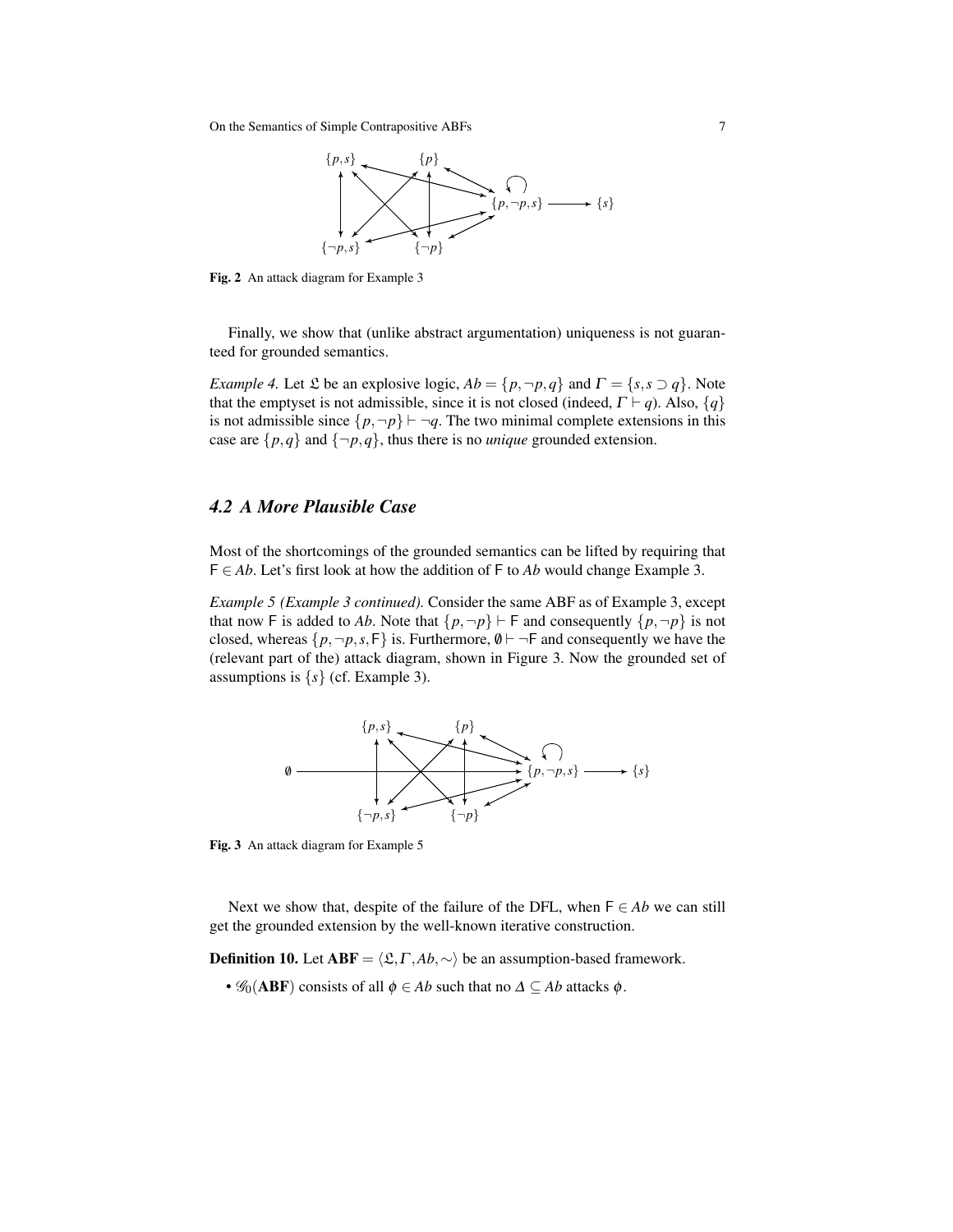- $\mathscr{G}_{i+1}(\text{ABF})$  consists of the union  $\mathscr{G}_i(\text{ABF})$  and all the assumptions that are defended by  $\mathscr{G}_i$ (ABF).
- $\mathscr{G}(\mathbf{ABF}) = \bigcup_{i \geqslant 0} \mathscr{G}_i(\mathbf{ABF}).$

When **ABF** is clear from the context we will just write  $\mathscr{G}_0$ ,  $\mathscr{G}_i$  and  $\mathscr{G}$ .

**Theorem 2.** *If* **ABF** *is a simple contrapositive ABF and*  $F \in Ab$ ,  $Grd(ABF) = \{$ mathscr{G}\}.

For the proof of Theorem 2 we first need a few lemmas.

**Lemma 2.** If ABF is a simple contrapositive ABF, then  $\mathscr{G}_1$ (ABF) is conflict-free.

*Proof.* If  $\mathscr{G}_1 = \emptyset$  then it is conflict-free by definition. Suppose for a contradiction that  $\Gamma, \mathscr{G}_1 \vdash \neg \phi$  for some  $\phi \in \mathscr{G}_1$ . Then  $\mathscr{G}_1$  attacks  $\mathscr{G}_1$  and thus  $\mathscr{G}_0$  attacks some  $\delta \in$ *Cn*( $\mathscr{G}_1 \cup \Gamma$ ) $\cap$ *Ab*, i.e.  $\Gamma$ ,  $\mathscr{G}_0 \vdash \neg \delta$ . Since  $\mathfrak{L}$  is contrapositive,  $\Gamma$ ,  $(\mathscr{G}_0 \setminus {\psi})$ ,  $\delta \vdash \neg \psi$ for any  $\psi \in \mathscr{G}_0$ . But this contradicts  $\mathscr{G}_0$  containing only unattacked assumptions.  $\Box$ 

**Lemma 3.** If ABF is a simple contrapositive ABF, then  $\mathcal{G}_2$  (ABF) =  $\mathcal{G}_1$  (ABF).

*Proof* (*Sketch*). By Definition 10,  $\mathscr{G}_1(ABF) \subseteq \mathscr{G}_2(ABF)$ . To see that  $\mathscr{G}_2(ABF) \subseteq$  $\mathscr{G}_1$ (ABF), we have to show that every assumption that is defended by  $\mathscr{G}_1$  is also defended by  $\mathscr{G}_0$ . This follows from the fact that if  $\mathscr{G}_1$  attacks a closed set  $\Theta$  (i.e.,  $\Theta = Cn(\Gamma \cup \Theta) \cap Ab$ ,  $\mathcal{G}_0$  also attacks  $\Theta$ .  $\square$ 

**Corollary 2.** *If*  $ABF = \langle \mathcal{L}, \Gamma, Ab, \sim \rangle$  *is a simple contrapositive ABF, then*  $\mathcal{G}(ABF) =$  $\mathscr{G}_0(ABF)\cup\mathscr{G}_1(ABF)=\mathscr{G}_1(ABF).$ 

*Proof.* Follows immediately from Lemma 3.  $\Box$ 

Now we can show Theorem 2.

*Proof* (*Sketch*). It is clear from the construction of G that it is unique and that  $\phi \in \mathscr{G}$ iff  $\phi$  is defended by  $\mathscr G$  (thus it is complete). It can be verified that  $\mathscr G$  is closed, thus it remains to show that  $\mathscr G$  is minimal among the complete sets of **ABF**. If  $\mathscr G$  is empty we are done. Otherwise, suppose for a contradiction that there is some complete  $\Delta \subseteq \mathscr{G}$ , and let  $\phi \in \mathscr{G} \setminus \Delta$ . If  $\phi \in \mathscr{G}_0$ , then  $\phi$  has no attackers and consequently  $\phi$ is (vacuously) defended by  $\Delta$ , in which case  $\Delta$  cannot be complete. Thus  $\phi \notin \mathscr{G}_0$ and  $\mathscr{G}_0 \subseteq \Delta$ . Suppose now that  $\phi \in \mathscr{G}_1$ . Then  $\Delta$  defends  $\phi$  since  $\mathscr{G}_0 \subseteq \Delta$ . Again, this contradicts the completeness of  $\Delta$ . Thus,  $\mathscr{G}_1 \subseteq \Delta$ . By Corollary 2,  $\mathscr{G} = \mathscr{G}_1$  and consequently,  $\mathscr{G} \subseteq \Delta$ , contradicting the assumption that  $\Delta \subseteq \mathscr{G}$ .  $\square$ 

The following is the counterpart, for the grounded semantics, of Theorem 1.

**Theorem 3.** Let  $ABF = \langle \mathfrak{L}, \Gamma, Ab, \sim \rangle$  *be a simple contrapositive assumption-based framework in which*  $F \in Ab$ . Then  $Grd(ABF) = \bigcap MCS(ABF)$ .

*Proof.* By Theorem 2 it suffices to show that  $\mathscr{G}(ABF) = \bigcap MCS(ABF)$ .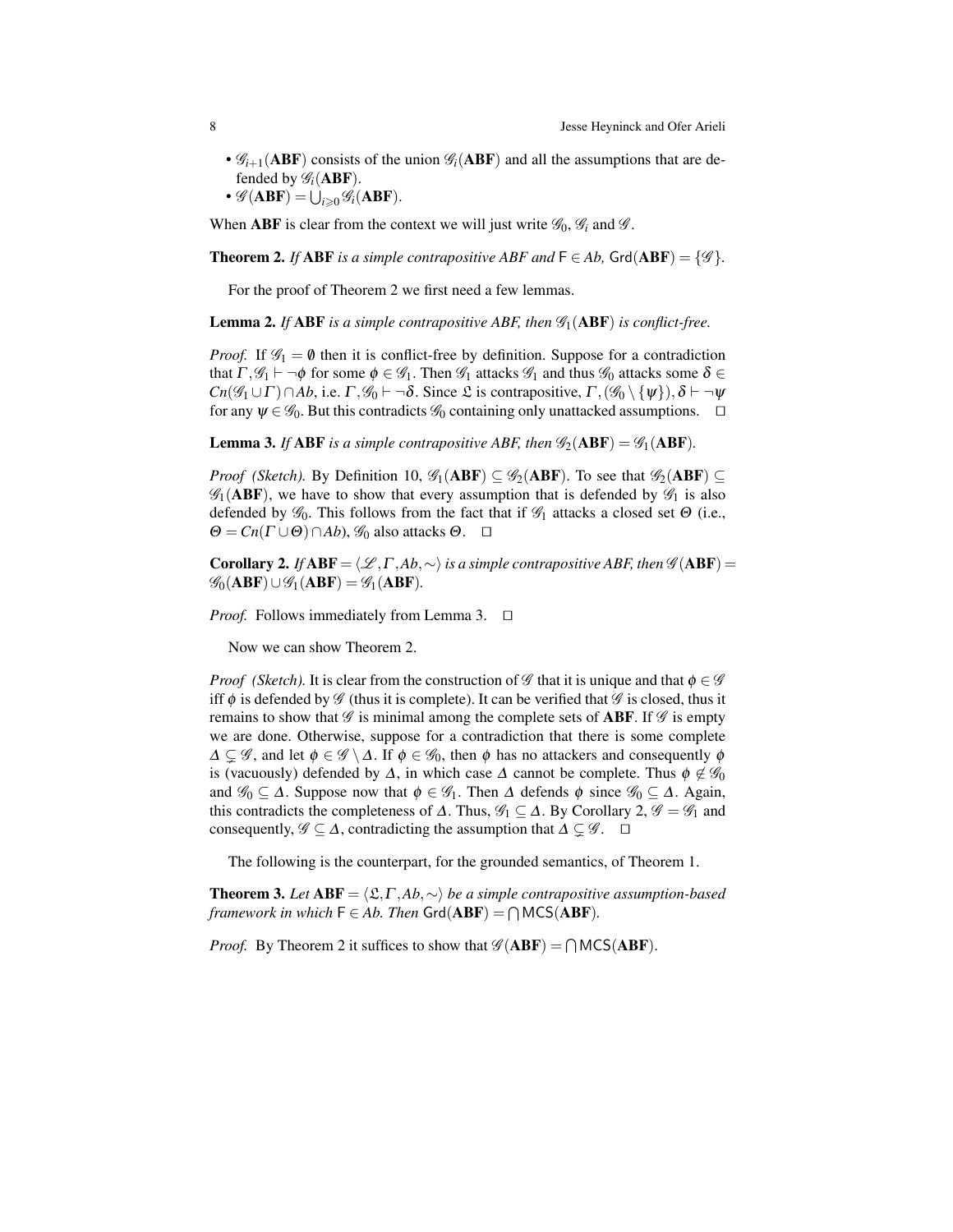To see that  $\mathscr{G}(\mathbf{ABF}) \subseteq \bigcap \mathsf{MCS}(\mathbf{ABF})$ , let  $\phi \in \mathscr{G}$  and  $\Theta \in \mathsf{MCS}(\mathbf{ABF})$ . By Theorem 1,  $\Theta$  is stable, and so  $\mathscr{G} \subseteq \Theta$ .<sup>4</sup> Thus,  $\phi \in \Theta$ .

To see that  $\bigcap \text{MCS}(\text{ABF}) \subseteq \mathscr{G}(\text{ABF})$ , suppose for a contradiction that there is  $\phi \in \bigcap {\sf MCS}({\bf ABF})$  yet  $\phi \not\in \mathscr{G}$ . By Lemma 3, this means that some  $\Theta = Cn(\Gamma \cup \Theta) \cap$ *Ab* attacks  $\phi$  but  $\mathscr{G}_0$  does not attack  $\Theta$ . Since  $\phi \in \bigcap {\sf MCS}({\bf ABF})$ ,  $\Theta \not\in {\sf MCS}({\bf ABF})$ . Suppose first that  $\Theta \cup \Gamma \vdash F$ . Then  $F \in \Theta$  and consequently,  $\mathscr{G}_0$  attacks  $\Theta$ , which is a contradiction. Suppose then that  $\Theta \subsetneq \Theta'$  for some  $\Theta' \in \text{MCS}(ABF)$ . In this case, by monotonicity  $\Theta' \cup \Gamma \vdash \neg \phi$ , thus  $\phi \not\in \Theta'$ , contradicting the assumption that  $\phi \in \bigcap \text{MCS}(\text{ABF})$ .  $\Box$ 

# 5 Other Properties of  $\mid\!\!\sim_{\mathsf{Sem}}^{\cap}$  and  $\mid\!\!\sim_{\mathsf{Sem}}^{\cup}$

In this section we consider some further properties of the entailment relations introduced in Definition 7 induced from simple contrapositive ABFs. Below, when **ABF**  $\vert \sim \psi$  for some **ABF** =  $\langle \mathfrak{L}, \Gamma, Ab, \sim \rangle$ , we shall just write  $\Gamma, Ab \vert \sim \psi$ .<sup>5</sup>

### *5.1 Relations to the Base Logic*

First, we note the following relations between  $\sim$  and the consequence relation  $\vdash$  of the base logic:

**Proposition 2.** *If*  $\Gamma \cup Ab$  *is*  $\vdash$ -consistent then for every relation  $\sim$  *in Definition* 7 *it holds that*  $\Gamma$ *,Ab*  $\sim$   $\psi$  *iff*  $\Gamma$ *,Ab*  $\vdash$   $\psi$ *.* 

*Proof.* When  $\Gamma \cup Ab$  is  $\vdash$ -consistent, Grd( $ABF$ ) = Prf( $ABF$ ) = Stb( $ABF$ ) = { $Ab$ }, so the claim immediately follows from Definition 7.  $\Box$ 

Proposition 3. *For every relation* |∼ *in Definition 7 it holds that:*

- $\bullet$  *If*  $\Gamma$ *,Ab*  $\sim$   $\psi$  *then*  $\Gamma$ *,Ab*  $\vdash$   $\psi$ *.*
- *If*  $\vdash \psi$  *then*  $\Gamma$ *,Ab*  $\vert \sim \psi$  *for every*  $\Gamma$  *and Ab.*

*Proof.* For the first item, note that if  $\Gamma$ , *Ab*|∼ $\psi$  then there is at least one subset  $\Delta \subseteq Ab$  for which  $\Gamma, \Delta \vdash \psi$ . By the monotonicity of  $\vdash$ , then,  $\Gamma, Ab \vdash \psi$ . For the second item note that if  $\vdash \psi$ , then for *every*  $\Delta \subseteq Ab$  it holds that  $\Gamma, \Delta \vdash \psi$ , thus  $Γ, Ab|~\vee$ *Ψ.* □

<sup>&</sup>lt;sup>4</sup> Indeed, suppose otherwise, Then there is  $\phi \in \mathscr{G} \setminus \Theta$ , and since  $\Theta$  is stable, it attacks  $\phi$ . Since  $\phi \in \mathscr{G}$ , by Lemma 3,  $\mathscr{G}_0$  attacks  $\Theta$  (note that  $\mathscr{G} = \mathscr{G}_1$  by Corollary 2). Since obviously  $\mathscr{G}_0 \subseteq \Theta$ , this contradicts the fact that  $\Theta$  is conflict-free.

<sup>&</sup>lt;sup>5</sup> Note that this writing is somewhat ambiguous, since, e.g. when  $\Gamma$ , *Ab*,  $\psi$  are the premises,  $\psi$  may be either a strict or a defeasible assumption. This wil not cause problems in what follows.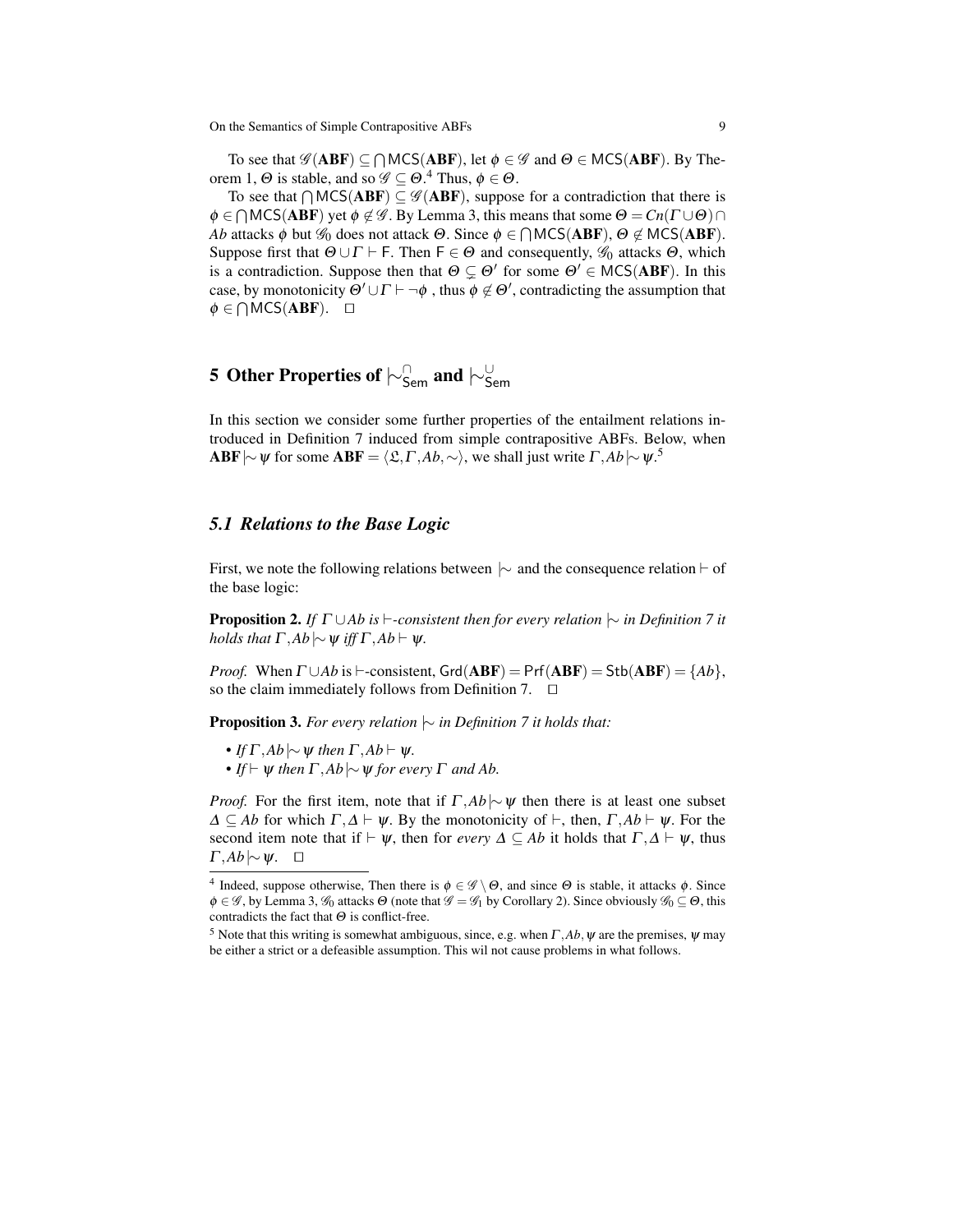### *5.2 Cumulativity and Preferentiality*

Next we consider preferentiality in the sense of Kraus, Lehmann, and Magidor [10] (Below, unless otherwise stated, when we write  $\sim$  we actually mean  $\sim_{\text{Sem}}^{\star}$  for every  $\star \in \{\cap, \cup\}$  and Sem ∈ {Naive, Grd, Prf, Stb}).

Definition 11. A relation  $\sim$  between ABFs and formulas (like those in Definition 7) is called *cumulative*, if the following conditions are satisfied:

- Cautious Reflexivity (CR): For every  $\vdash$ -consistent  $\psi$  it holds that  $\psi \sim \psi$
- Cautious Monotonicity (CM): If  $\Gamma$ ,  $Ab \sim \phi$  and  $\Gamma$ ,  $Ab \sim \psi$  then  $\Gamma$ ,  $Ab$ ,  $\phi \sim \psi$
- Cautious Cut (CC): If  $\Gamma$ *,Ab*  $\sim \phi$  and  $\Gamma$ *,Ab*, $\phi \sim \psi$  then  $\Gamma$ *,Ab*  $\sim \psi$ .
- Left Logical Equivalence (LLE): If  $\phi \vdash \psi$  and  $\psi \vdash \phi$  then  $\Gamma$ , *Ab*,  $\phi \models \rho$  iff  $\Gamma$ *,Ab*,  $\psi \sim \rho$ .
- Right Weakening (RW): If  $\phi \vdash \psi$  and  $\Gamma$ *,Ab*  $\sim \phi$  then  $\Gamma$ *,Ab*  $\sim \psi$ *.*

A cumulative relation is called *preferential*, if it satisfies the following condition:

• Distribution (OR): If  $\Gamma$ ,  $Ab$ ,  $\phi \sim \rho$  and  $\Gamma$ ,  $Ab$ ,  $\psi \sim \rho$  then  $\Gamma$ ,  $Ab$ ,  $\phi \vee \psi \sim \rho$ .

**Proposition 4.** Let  $ABF = \langle \mathcal{L}, \Gamma, Ab, \sim \rangle$  *be a simple contrapositive ABF. Then* |∼<sup>∩</sup> Sem *is preferential for* Sem ∈ {Naive,Prf,Stb}*. If* <sup>F</sup>∈*Ab, then* |∼<sup>∩</sup> Grd *is also preferential.*

*Proof.* CR holds by Proposition 2 and the reflexivity of  $\vdash$  (thus  $\psi \vdash \psi$ ). We show CC for |∼<sup>∩</sup> Sem where Sem ∈ {Naive,Prf,Stb}, based on Theorem 1 (Using Theorem 3, similar proofs hold also for  $\vdash_{\mathsf{Grd}}^{\cap}$  in case that  $\mathsf{F} \in Ab$ ). The rest is left to the reader.

Suppose that  $\Gamma$ ,  $Ab \sim_{\text{Sem}}^{\cap} \phi$ , by Theorem 1,  $(*) \Delta \vdash \phi$  for every  $\Delta \in \text{MCS}(ABF)$ . Let  $ABF' = \langle \mathcal{L}, \Gamma, Ab \cup \{ \phi \}, \sim \rangle$ . Thus, MCS( $ABF'$ ) = { $\Delta \cup \{ \phi \} | \Delta \in \text{MCS}(ABF)$ }, and since  $\Gamma$ , *Ab*,  $\phi \sim_{\text{Sem}}^{\cap} \psi$ , by Theorem 1, we have that  $(**)$   $\Delta$ ,  $\phi \vdash \psi$  for every  $\Delta \in \text{MCS}(ABF)$ . Thus, by cut on  $(*)$  and  $(**)$  we have that  $\Delta \vdash \psi$  for every  $\Delta$  ∈ MCS(**ABF**), and by Theorem 1 again,  $\Gamma$ , *Ab*  $\sim$   $\psi$ .  $\Box$ 

Unlike |∼<sup>∩</sup> Sem, the credulous entailments |∼<sup>∪</sup> Sem are *not* preferential, since they do not satisfy the postulate OR. This is shown in the next example.

*Example 6.* Let  $\mathfrak{L} = CL$ ,  $\Gamma = \emptyset$ , and  $Ab = \{r \wedge (q \supset p), \neg r \wedge (\neg q \supset p)\}.$  Then *Ab*, *q*  $\sim$  *p* and *Ab*, ¬*q*  $\sim$  *p* but *Ab*, *q* ∨ ¬*q*  $\not\sim$  *p* for every entailment of the form  $\sim$ <sup>∪</sup><sub>Sem</sub> where  $Sem \in \{Naive, Prf, Stb\}.$ 

As the next proposition shows, the entailments  $\vdash_{\mathsf{Sem}}^{\cup}$  are still cumulative.

**Proposition 5.** *Let*  $ABF = \langle \mathcal{L}, \Gamma, Ab, \sim \rangle$  *be a simple contrapositive ABF. Then* |∼<sup>∪</sup> Sem *is cumulative for* Sem ∈ {Naive,Prf,Stb}*.* 6

*Proof.* Similar to that of Proposition 4.  $\Box$ 

<sup>&</sup>lt;sup>6</sup> Note that, by Theorem 2, if F∈*Ab* then  $\vdash_{\mathsf{Grd}}^{\cup} = \vdash_{\mathsf{Grd}}^{\cap}$ , and so, by Theorem 4,  $\vdash_{\mathsf{Grd}}^{\cup}$  is preferential.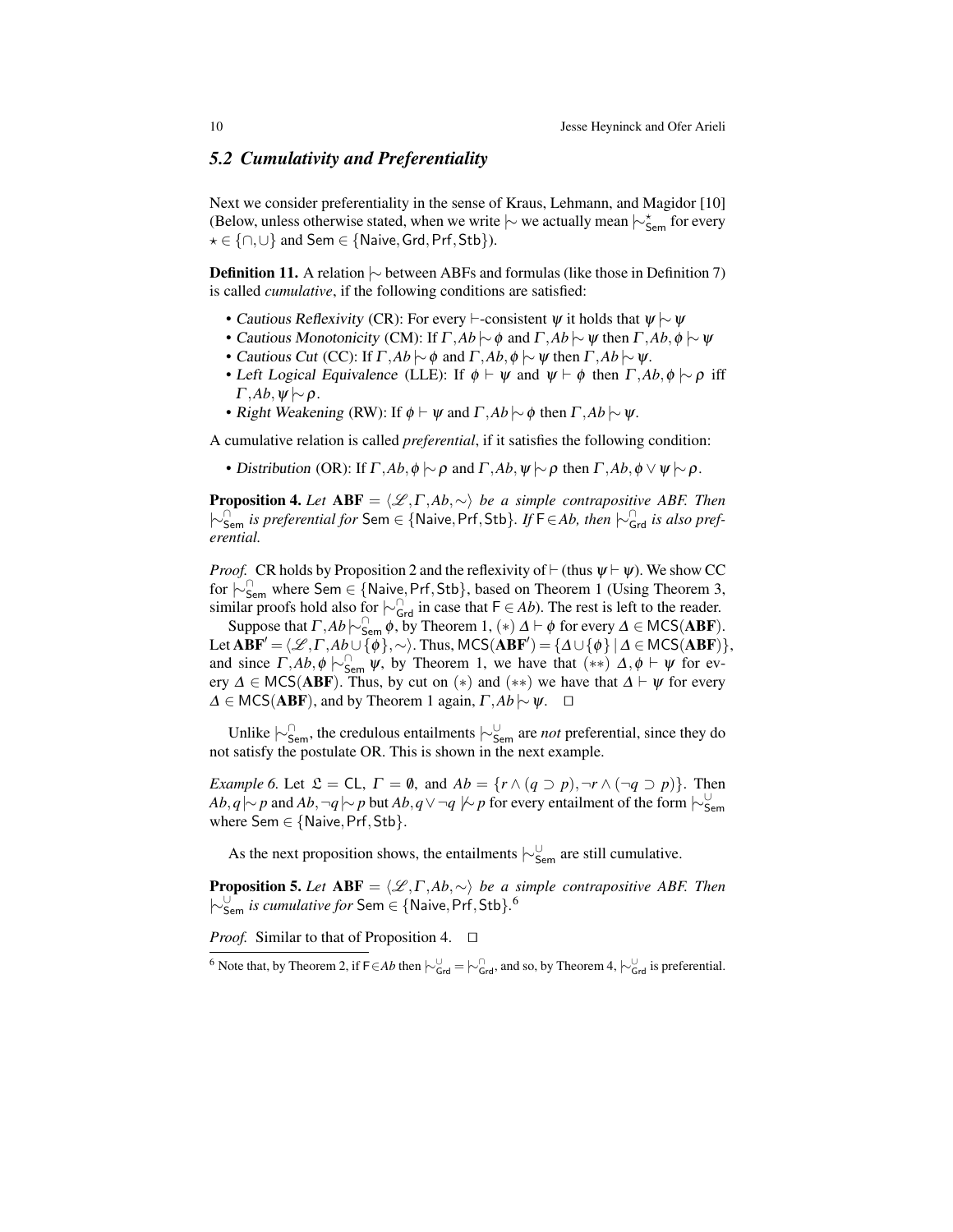#### *5.3 Non-Interference*

The following is an adaptation to ABFs of the property of non-interference, introduced in [5]. It assures a proper handling of contradictory arguments.

**Definition 12.** Given a logic  $\mathcal{L} = \langle \mathcal{L}, \vdash \rangle$ , let  $\Gamma_i$  (*i* = 1,2) be two sets of  $\mathcal{L}$ -formulas, and let  $\mathbf{ABF}_i = \langle \mathfrak{L}, \Gamma_i, Ab_i, \sim_i \rangle$   $(i = 1, 2)$  be two ABFs based on  $\mathfrak{L}$ .

- We denote by  $\text{Atoms}(F_i)$   $(i = 1, 2)$  the set of all atoms occurring in  $F_i$ .
- We say that  $\Gamma_1$  and  $\Gamma_2$  are *syntactically disjoint* if Atoms( $\Gamma_1$ ) ∩ Atoms( $\Gamma_2$ ) = 0.
- **ABF**<sub>1</sub> and **ABF**<sub>2</sub> are *syntactically disjoint* if so are  $\Gamma_1 \cup Ab_1$  and  $\Gamma_2 \cup Ab_2$ .
- We denote:  $\mathbf{ABF}_1 \cup \mathbf{ABF}_2 = \langle \mathfrak{L}, \Gamma_1 \cup \Gamma_2, Ab_1 \cup Ab_2, \sim_1 \cup \sim_2 \rangle.$

An entailment |∼ satisfies *non-interference*, if for every two syntactically disjoint frameworks  $ABF_1 = \langle \mathfrak{L}, \Gamma_1, Ab_1, \sim_1 \rangle$  and  $ABF_2 = \langle \mathfrak{L}, \Gamma_2, Ab_2, \sim_2 \rangle$  where  $\Gamma_1 \cup \Gamma_2$  is consistent, it holds that:  $ABF_1 \sim \psi$  iff  $ABF_1 \cup ABF_2 \sim \psi$  for every  $\mathscr{L}$ -formula  $\psi$ s.t. Atoms( $\psi$ )  $\subseteq$  Atoms( $\Gamma_1 \cup Ab_1$ ).

Theorem 4. *For* Sem ∈ {Naive,Prf,Stb}*, both* |∼<sup>∪</sup> Sem *and* |∼<sup>∩</sup> Sem *satisfy non-interference with respect to simple contrapositive assumption-based frameworks.*

*Proof.* By Theorem 1 and the fact that if  $ABF_1$  and  $ABF_2$  are syntactically disjoint, then MCS( $ABF_1 \cup ABF_2$ ) = { $\Delta_1 \cup \Delta_2 | \Delta_1 \in MCS(ABF_1), \Delta_2 \in MCS(ABF_2)$ }.  $\Box$ 

Non-interference is not satisfied w.r.t.  $\vert \sim_{\text{Grd}} (=\vert \sim_{\text{Grd}}^{\cap} = \vert \sim_{\text{Grd}}^{\cup}$ ).

*Example 7.* Consider the syntactically disjoint  $ABF_1 = \langle CL, \emptyset, \{s\}, \neg \rangle$  and  $ABF_2 = \langle CL, \emptyset, \{s\}, \neg \rangle$  $\langle CL, \emptyset, \{p, \neg p\}, \neg \rangle$ . Clearly, ABF<sub>1</sub>  $\vert \sim_{Grd} s$ , but by Example 3, ABF<sub>1</sub>∪ABF<sub>2</sub>  $\vert \not\sim_{Grd} s$ .

Again, the addition of F to *Ab* guarantees non-interference for  $| \sim_{\text{Grd}}$ .

Theorem 5.  $\sim$ <sub>Grd</sub> *satisfies non-interference for any simple contrapositive ABF in which*  $F \in Ab$ .

*Proof.* Similar to that of Theorem 4, using Theorem 3 instead of Theorem 1.  $\Box$ 

### 6 Conclusion, In View of Related Work

We investigated the main Dung-style semantics of assumption-based argumentation frameworks based on contrapositive logics. Different perspectives are considered:

• We have shown that some of the problems of Dung's semantics for structured argumentation frameworks that are reported in [1] are carried on to ABA systems. Moreover, we delineated a class of problems in the application of the grounded semantics and specified conditions under which these problems can be avoided. Similar problems have been discussed in [7], but to the best of our knowledge this paper is the first one where a solution to these kinds of problems is suggested.